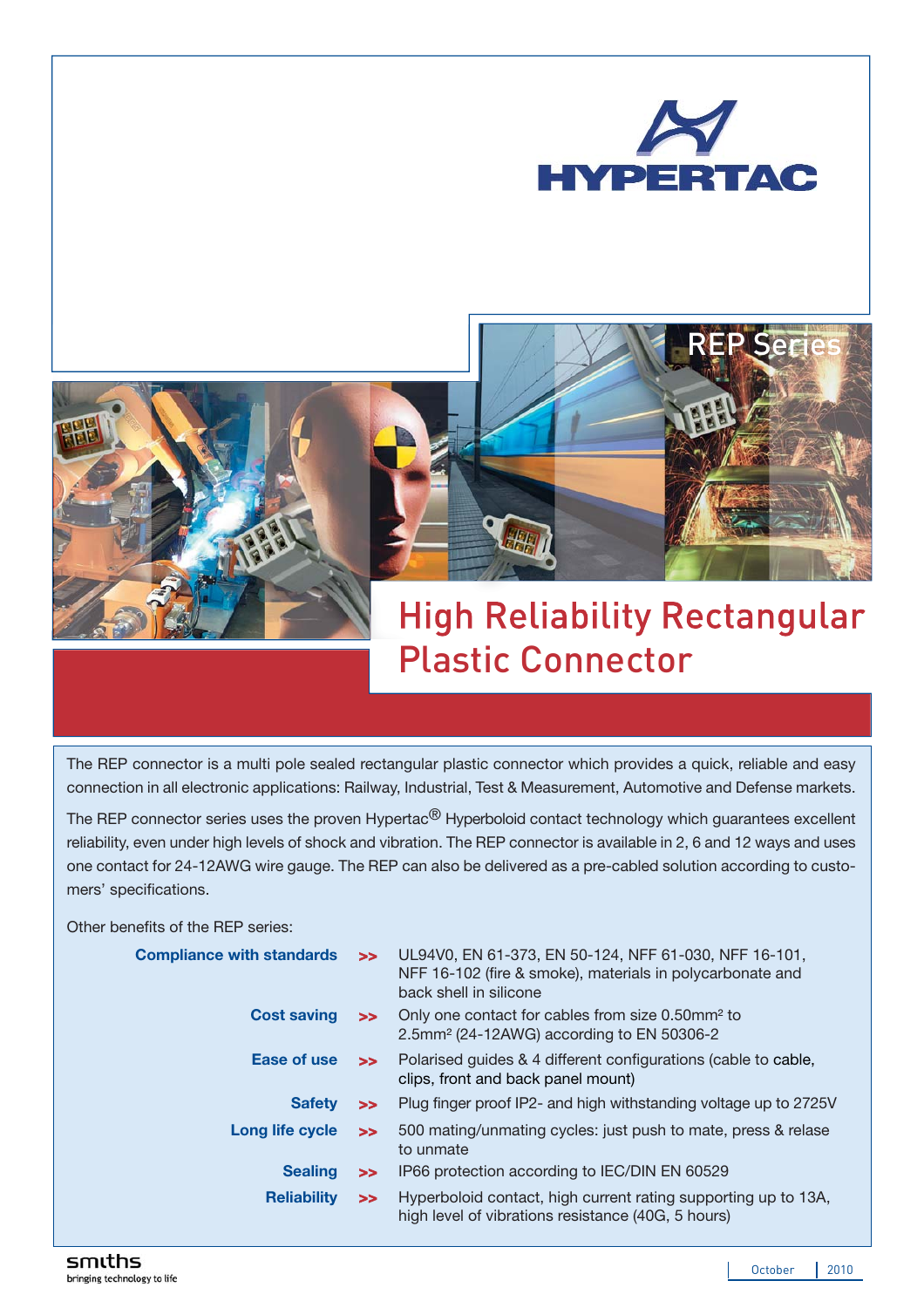## **HYPER**

#### Technical Characteristics

|                        | <b>ELECTRICAL</b>                                                         | <b>MECHANICAL &amp; MATERIAL</b> |                                                  |  |  |
|------------------------|---------------------------------------------------------------------------|----------------------------------|--------------------------------------------------|--|--|
| Contacts               | $\varnothing$ 1.5mm (size 16)                                             | Contact retention force          | $>70$ N                                          |  |  |
| Withstanding voltage   | 2725V (EN-50124-1)                                                        | Mating cycles                    | $> 500$ cycles                                   |  |  |
| Insulation resistance  | $\geq 5 \times 10^3$ M $\Omega$                                           | Coding                           | 3 configurations                                 |  |  |
| Contact resistance     | $\leq$ 2.50 m $\Omega$                                                    | Polarisation                     | $180^\circ$                                      |  |  |
| Voltage rating         | 230V (EN-50124-1) pollution degree 3<br>> 400V with plastic dummy contact | Weight (equipped with contacts)  | 2 ways: 17.3g<br>6 ways: 35.5q<br>12 ways: 62.8q |  |  |
| Current rating         | 13A (compliant 18A acc. to NFF 61-030)                                    | Insulator                        | Thermoplastic                                    |  |  |
| Contact plating        | gold plating                                                              | Seal & grommet                   | Silicone                                         |  |  |
| <b>ENVIRONMENTAL</b>   |                                                                           |                                  |                                                  |  |  |
| Temperature range      | $-40^\circ$ +100 $^{\circ}$ C                                             | Salt spray                       | $>96$ hours                                      |  |  |
| Fire & smoke standards | NFF 16-101 & NFF 16-102                                                   | Environmental level              | IP66, IP67                                       |  |  |
| Vibration resistance   | EN $61-373$ cat. 2 (on boggie)                                            |                                  |                                                  |  |  |

#### Ordering Information



### Main Applications

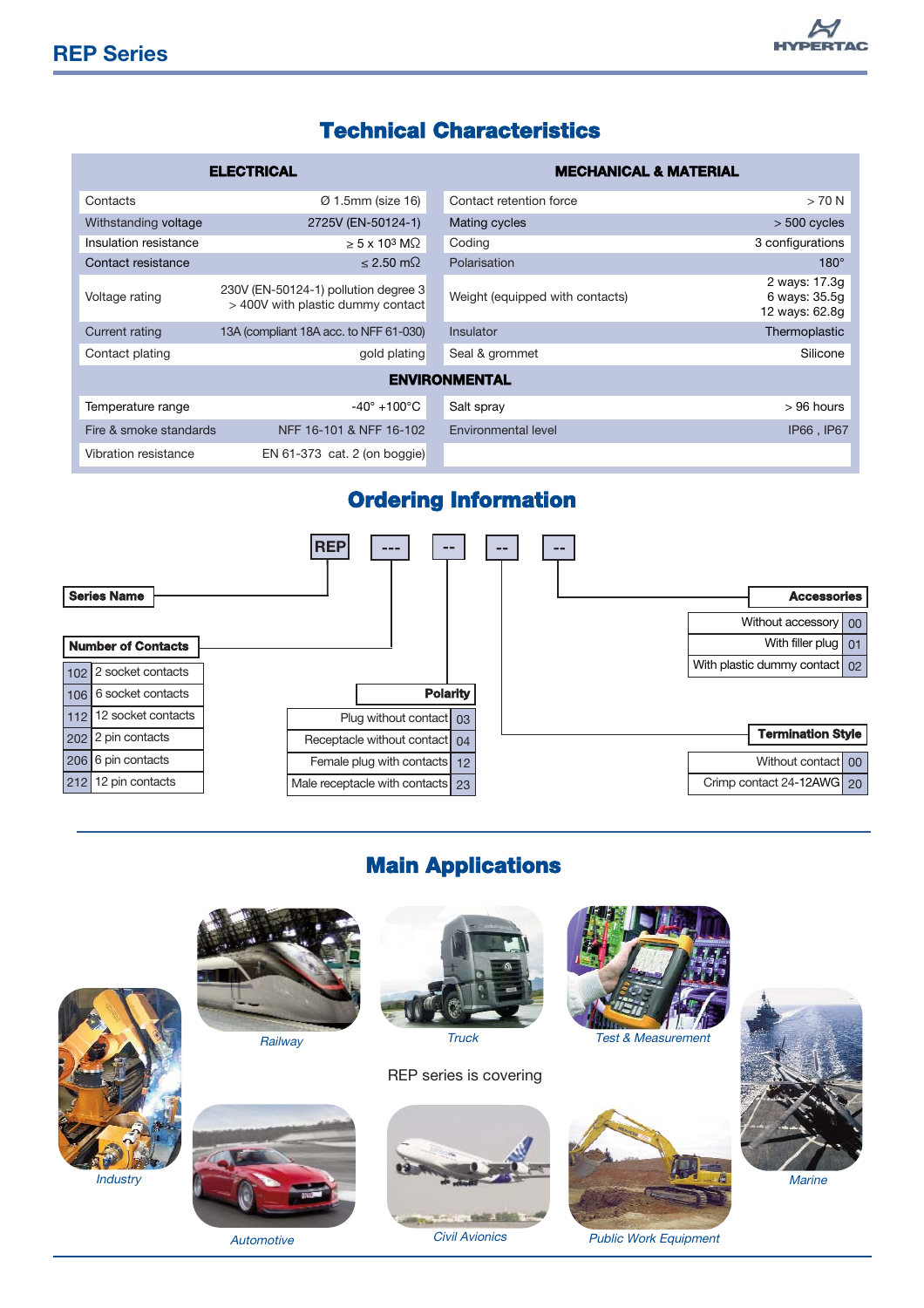

## Drawings & Dimensions

#### Female Plug **Male Receptacle** Male Receptacle





| <b>REP 1--</b> | А    | в    |
|----------------|------|------|
| <b>REP 102</b> | 10.5 | 14   |
| <b>REP 106</b> | 21.5 | 25   |
| <b>REP 112</b> | 38   | 41.5 |

Dimensions are in mm

Coding devices

Interfacial seal





| <b>REP 2--</b> | А     | в    |
|----------------|-------|------|
| RFP 202        | 10.65 | 26.1 |
| RFP 206        | 21.65 | 37.1 |
| <b>REP 212</b> | 38.15 | 53.6 |





2 ways



REP 106



REP 202

Grommet rear face







12 ways